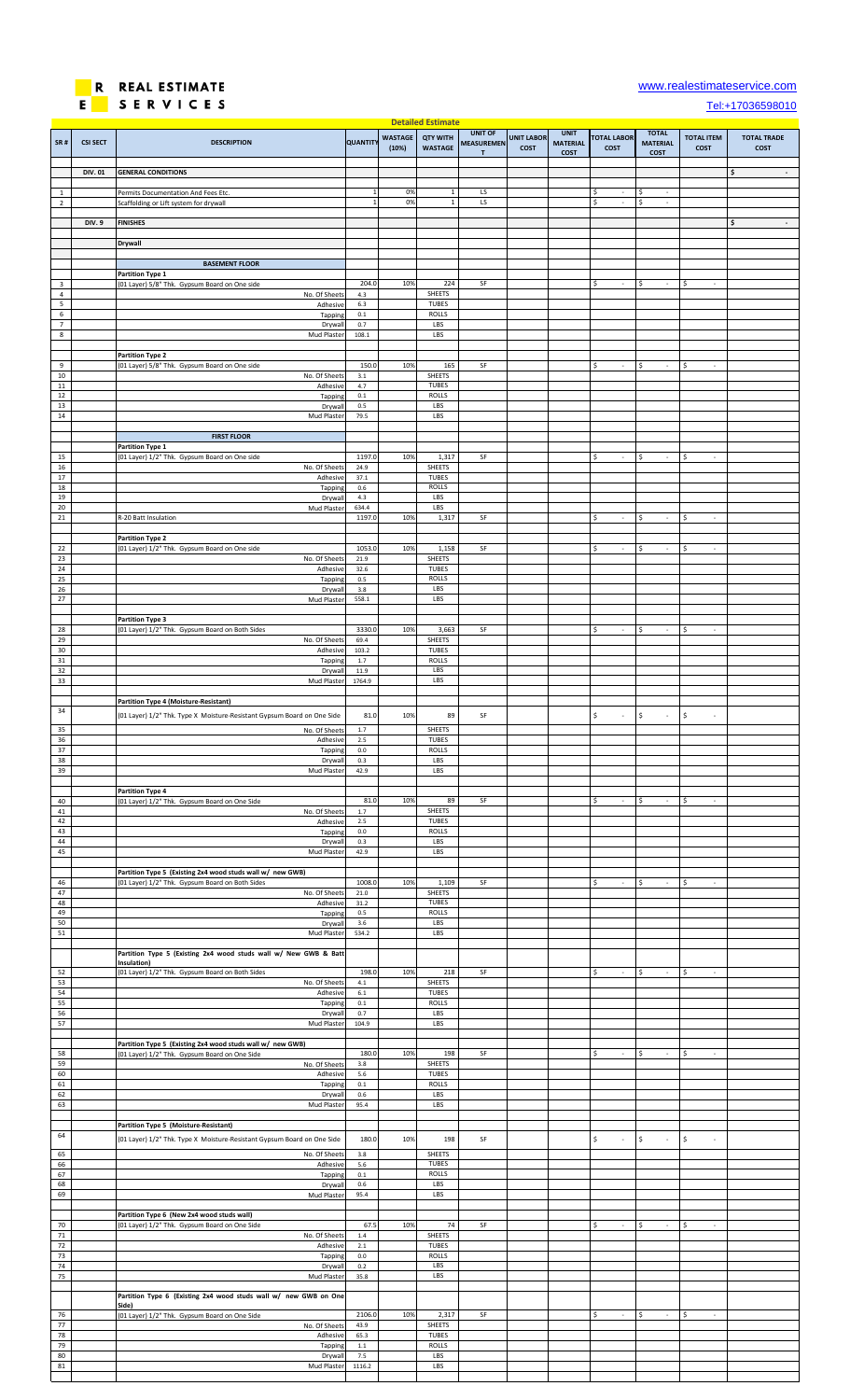|            | Partition Type 7 (1Hr. Fire Rated)                                                                          |                    |     |                               |    |  |                                |                                          |                                    |  |
|------------|-------------------------------------------------------------------------------------------------------------|--------------------|-----|-------------------------------|----|--|--------------------------------|------------------------------------------|------------------------------------|--|
| 82         | (01 Layer) 1Hr. Fire Rated 5/8" Thk. Type X Gypsum Board on Both Sides                                      | 342.0              | 10% | 376                           | SF |  | \$<br>×.                       | \$<br>×                                  | -\$<br>$\mathcal{L}_{\mathcal{A}}$ |  |
| 83         | No. Of Sheets                                                                                               | $7.1\,$            |     | SHEETS                        |    |  |                                |                                          |                                    |  |
| 84         | Adhesive                                                                                                    | 10.6               |     | <b>TUBES</b>                  |    |  |                                |                                          |                                    |  |
| 85<br>86   | Tapping<br>Drywall                                                                                          | $0.2\,$<br>$1.2\,$ |     | <b>ROLLS</b><br>LBS           |    |  |                                |                                          |                                    |  |
| 87         | Mud Plaster                                                                                                 | 181.3              |     | LBS                           |    |  |                                |                                          |                                    |  |
|            |                                                                                                             |                    |     |                               |    |  |                                |                                          |                                    |  |
|            | Partition Type 7 (1Hr. Fire Rated)                                                                          |                    |     |                               |    |  |                                |                                          |                                    |  |
| 88         | (01 Layer) 1Hr. Fire Rated 5/8" Thk. Type X Gypsum Board on One Side                                        | 130.5              | 10% | 144                           | SF |  | \$<br>$\sim$                   | \$<br>×                                  | \$<br>$\sim$                       |  |
| 89         | No. Of Sheets                                                                                               | 2.7                |     | SHEETS                        |    |  |                                |                                          |                                    |  |
| 90<br>91   | Adhesive                                                                                                    | 4.0<br>$0.1\,$     |     | <b>TUBES</b><br><b>ROLLS</b>  |    |  |                                |                                          |                                    |  |
| 92         | Tapping<br>Drywal                                                                                           | 0.5                |     | LBS                           |    |  |                                |                                          |                                    |  |
| 93         | Mud Plaster                                                                                                 | 69.2               |     | LBS                           |    |  |                                |                                          |                                    |  |
|            |                                                                                                             |                    |     |                               |    |  |                                |                                          |                                    |  |
| 94         | Partition Type 7 (Moisture-Resistant)                                                                       |                    |     |                               |    |  |                                |                                          |                                    |  |
|            | (01 Layer) 1/2" Thk. Type X Moisture-Resistant Gypsum Board on One Side                                     | 130.5              | 10% | 144                           | SF |  | \$<br>$\overline{\phantom{a}}$ | $\mathsf{S}$<br>$\bar{\phantom{a}}$      | \$                                 |  |
| 95         | No. Of Sheets                                                                                               | 2.7                |     | SHEETS                        |    |  |                                |                                          |                                    |  |
| 96<br>97   | Adhesive<br>Tapping                                                                                         | 4.0<br>0.1         |     | <b>TUBES</b><br><b>ROLLS</b>  |    |  |                                |                                          |                                    |  |
| 98         | Drywall                                                                                                     | 0.5                |     | LBS                           |    |  |                                |                                          |                                    |  |
| 99         | Mud Plaster                                                                                                 | 69.2               |     | LBS                           |    |  |                                |                                          |                                    |  |
|            | Partition Type 7A (1Hr. Fire Rated)                                                                         |                    |     |                               |    |  |                                |                                          |                                    |  |
| 100        | (01 Layer) 1Hr. Fire Rated 5/8" Thk. Type X Gypsum Board on Both Sides                                      | 522.0              | 10% | 574                           | SF |  | \$<br>$\sim$                   | \$<br>$\overline{\phantom{a}}$           | \$                                 |  |
| 101        | No. Of Sheet:                                                                                               | 10.9               |     | SHEETS                        |    |  |                                |                                          |                                    |  |
| 102<br>103 | Adhesive                                                                                                    | $16.2\,$           |     | <b>TUBES</b><br><b>ROLLS</b>  |    |  |                                |                                          |                                    |  |
| 104        | Tapping<br>Drywall                                                                                          | 0.3<br>$1.9\,$     |     | LBS                           |    |  |                                |                                          |                                    |  |
| 105        | Mud Plaster                                                                                                 | 276.7              |     | LBS                           |    |  |                                |                                          |                                    |  |
|            |                                                                                                             |                    |     |                               |    |  |                                |                                          |                                    |  |
| 106        | Partition Type 7A (1Hr. Fire Rated)<br>(01 Layer) 1Hr. Fire Rated 5/8" Thk. Type X Gypsum Board on One Side | 45.0               | 10% | 50                            | SF |  | \$<br>$\sim$                   | S.<br>$\mathcal{L}$                      | ∣\$<br>$\sim$                      |  |
| 107        | No. Of Sheets                                                                                               | 0.9                |     | <b>SHEETS</b>                 |    |  |                                |                                          |                                    |  |
| 108        | Adhesive                                                                                                    | $1.4\,$            |     | <b>TUBES</b>                  |    |  |                                |                                          |                                    |  |
| 109<br>110 | Tapping<br>Drywal                                                                                           | 0.0<br>0.2         |     | <b>ROLLS</b><br>LBS           |    |  |                                |                                          |                                    |  |
| 111        | Mud Plaster                                                                                                 | 23.9               |     | LBS                           |    |  |                                |                                          |                                    |  |
|            |                                                                                                             |                    |     |                               |    |  |                                |                                          |                                    |  |
|            | Partition Type 7A (Moisture-Resistant)                                                                      |                    |     |                               |    |  |                                |                                          |                                    |  |
| 112        | (01 Layer) 1/2" Thk. Type X Moisture-Resistant Gypsum Board on One Side                                     | 45.0               | 10% | 50                            | SF |  | \$                             | \$<br>$\overline{\phantom{a}}$           | \$<br>$\sim$                       |  |
| 113        | No. Of Sheets                                                                                               | 0.9                |     | SHEETS                        |    |  |                                |                                          |                                    |  |
| 114<br>115 | Adhesive                                                                                                    | 1.4                |     | TUBES                         |    |  |                                |                                          |                                    |  |
| 116        | Tapping<br>Drywall                                                                                          | $0.0\,$<br>$0.2\,$ |     | ROLLS<br>LBS                  |    |  |                                |                                          |                                    |  |
| 117        | Mud Plaster                                                                                                 | 23.9               |     | LBS                           |    |  |                                |                                          |                                    |  |
|            |                                                                                                             |                    |     |                               |    |  |                                |                                          |                                    |  |
| 118        | Partition Type 8 (1Hr. Fire Rated)<br>(01 Layer) 1Hr. Fire Rated 5/8" Thk. Type X Gypsum Board on One Side  | 90.0               | 10% | 99                            | SF |  | Ś<br>$\sim$                    | \$<br>×                                  | \$<br>÷.                           |  |
| 119        | No. Of Sheets                                                                                               | 1.9                |     | SHEETS                        |    |  |                                |                                          |                                    |  |
| 120        | Adhesive                                                                                                    | $2.8\,$            |     | TUBES                         |    |  |                                |                                          |                                    |  |
| 121<br>122 | Tapping<br>Drywal                                                                                           | 0.0<br>0.3         |     | <b>ROLLS</b><br>LBS           |    |  |                                |                                          |                                    |  |
| 123        | Mud Plaster                                                                                                 | 47.7               |     | LBS                           |    |  |                                |                                          |                                    |  |
|            |                                                                                                             |                    |     |                               |    |  |                                |                                          |                                    |  |
| 124        | Low Wall w/ Wood Ledge<br>(01 Layer) 1/2" Thk. Gypsum Board on One side                                     |                    |     |                               |    |  |                                |                                          |                                    |  |
|            | Note: Height of Low Wall is Assumed as 42"                                                                  | 73.5               | 10% | 81                            | SF |  | \$                             | l \$<br>$\overline{\phantom{a}}$         | \$                                 |  |
| 125        | No. Of Sheets                                                                                               | $1.5\,$            |     | <b>SHEETS</b>                 |    |  |                                |                                          |                                    |  |
| 126<br>127 | Adhesive                                                                                                    | 2.3<br>$0.0\,$     |     | TUBES<br><b>ROLLS</b>         |    |  |                                |                                          |                                    |  |
| 128        | Tapping<br>Drywall                                                                                          | 0.3                |     | LBS                           |    |  |                                |                                          |                                    |  |
| 129        | Mud Plaster                                                                                                 | 39.0               |     | LBS                           |    |  |                                |                                          |                                    |  |
|            |                                                                                                             |                    |     |                               |    |  |                                |                                          |                                    |  |
| 130        | Half Wall w/ Wood Ledge<br>(01 Layer) 1/2" Thk. Gypsum Board on Both Sides                                  |                    |     |                               |    |  |                                |                                          |                                    |  |
|            | Note: Height of Half Wall is Assumed as 4'6"                                                                | 65.7               | 10% | $72\,$                        | SF |  | \$<br>$\overline{\phantom{a}}$ | \$<br>$\overline{\phantom{a}}$           | \$<br>$\sim$                       |  |
| 131<br>132 | No. Of Sheets<br>Adhesive                                                                                   | $1.4\,$<br>$2.0\,$ |     | <b>SHEETS</b><br>TUBES        |    |  |                                |                                          |                                    |  |
| 133        | Tapping                                                                                                     |                    |     | ROLLS                         |    |  |                                |                                          |                                    |  |
| 134        |                                                                                                             | $0.0\,$            |     |                               |    |  |                                |                                          |                                    |  |
| 135        | Drywal                                                                                                      | 0.2                |     | LBS                           |    |  |                                |                                          |                                    |  |
|            | Mud Plaster                                                                                                 | 34.8               |     | LBS                           |    |  |                                |                                          |                                    |  |
|            |                                                                                                             |                    |     |                               |    |  |                                |                                          |                                    |  |
| 136        | 2x4 Partition under Stair Landing<br>(01 Layer) 1/2" Thk. Gypsum Board on Both Sides                        | 85.5               | 10% | 94                            | SF |  | \$<br>$\sim$                   | \$<br>$\epsilon$                         | -\$<br>$\sim$                      |  |
| 137        | No. Of Sheets                                                                                               | $1.8\,$            |     | <b>SHEETS</b>                 |    |  |                                |                                          |                                    |  |
| 138<br>139 | Adhesive<br>Tapping                                                                                         | 2.7<br>$0.0\,$     |     | TUBES<br><b>ROLLS</b>         |    |  |                                |                                          |                                    |  |
| 140        | Drywall                                                                                                     | 0.3                |     | LBS                           |    |  |                                |                                          |                                    |  |
| 141        | Mud Plaster                                                                                                 | 45.3               |     | LBS                           |    |  |                                |                                          |                                    |  |
|            | <b>SECOND FLOOR</b>                                                                                         |                    |     |                               |    |  |                                |                                          |                                    |  |
|            | <b>Partition Type 1</b>                                                                                     |                    |     |                               |    |  |                                |                                          |                                    |  |
| 142        | (01 Layer) 1/2" Thk. Gypsum Board on One side                                                               | 494.1              | 10% | 544                           | SF |  | \$<br>$\sim$                   | \$<br>$\epsilon$                         | $\sim$<br>\$.                      |  |
| 143<br>144 | No. Of Sheets<br>Adhesive                                                                                   | 10.3<br>15.3       |     | <b>SHEETS</b><br>TUBES        |    |  |                                |                                          |                                    |  |
| 145        | Tapping                                                                                                     | $0.2\,$            |     | <b>ROLLS</b>                  |    |  |                                |                                          |                                    |  |
| 146        | Drywall                                                                                                     | 1.8                |     | LBS                           |    |  |                                |                                          |                                    |  |
| 147        | Mud Plaster                                                                                                 | 261.9              |     | LBS                           |    |  |                                |                                          |                                    |  |
|            | <b>Partition Type 2</b>                                                                                     |                    |     |                               |    |  |                                |                                          |                                    |  |
| 148        | (01 Layer) 1/2" Thk. Gypsum Board on One side                                                               | 609.               | 10% | 670                           | SF |  | \$<br>$\sim$                   | \$<br>$\sim$                             | \$<br>$\sim$                       |  |
| 149<br>150 | No. Of Sheets<br>Adhesive                                                                                   | 12.7<br>18.9       |     | <b>SHEETS</b><br><b>TUBES</b> |    |  |                                |                                          |                                    |  |
| 151        | Tapping                                                                                                     | $0.3\,$            |     | <b>ROLLS</b>                  |    |  |                                |                                          |                                    |  |
| 152        | Drywal                                                                                                      | $2.2\,$            |     | LBS                           |    |  |                                |                                          |                                    |  |
| 153        | Mud Plaster                                                                                                 | 322.8              |     | LBS                           |    |  |                                |                                          |                                    |  |
|            | <b>Partition Type 2 (Moistue Resistant)</b>                                                                 |                    |     |                               |    |  |                                |                                          |                                    |  |
| 154        | (01 Layer) 1/2" Thk. Type X Moisture-Resistant Gypsum Board on One Side                                     | 60.8               | 10% | 67                            | SF |  | \$<br>$\sim$                   | $\mathsf{S}$<br>$\overline{\phantom{a}}$ | $\sqrt{2}$<br>$\sim$               |  |
|            |                                                                                                             | 1.3                |     | <b>SHEETS</b>                 |    |  |                                |                                          |                                    |  |
| 155<br>156 | No. Of Sheets<br>Adhesive                                                                                   | $1.9\,$            |     | <b>TUBES</b>                  |    |  |                                |                                          |                                    |  |
| 157        | Tapping                                                                                                     | $0.0\,$            |     | <b>ROLLS</b>                  |    |  |                                |                                          |                                    |  |
| 158        | Drywall                                                                                                     | 0.2                |     | LBS                           |    |  |                                |                                          |                                    |  |
| 159        | Mud Plaster                                                                                                 | 32.2               |     | LBS                           |    |  |                                |                                          |                                    |  |
|            | <b>Partition Type 3</b>                                                                                     |                    |     |                               |    |  |                                |                                          |                                    |  |
| 160        | (01 Layer) 1/2" Thk. Gypsum Board on Both Sides                                                             | 1085.4             | 10% | 1,194                         | SF |  | \$<br>$\sim$                   | \$<br>$\sim$                             | \$<br>$\sim$                       |  |
| 161<br>162 | No. Of Sheets<br>Adhesive                                                                                   | 22.6<br>33.6       |     | SHEETS<br><b>TUBES</b>        |    |  |                                |                                          |                                    |  |
| 163        | Tapping                                                                                                     | 0.5                |     | <b>ROLLS</b>                  |    |  |                                |                                          |                                    |  |
| 164        | Drywall                                                                                                     | 3.9                |     | LBS                           |    |  |                                |                                          |                                    |  |
| 165        | Mud Plaster                                                                                                 | 575.3              |     | LBS                           |    |  |                                |                                          |                                    |  |
|            | <b>Partition Type 3</b>                                                                                     |                    |     |                               |    |  |                                |                                          |                                    |  |
| 166        | (01 Layer) 1/2" Thk. Gypsum Board on One Side                                                               | 123.9              | 10% | 136                           | SF |  | \$<br>$\sim$                   | \$<br>$\mathcal{L}$                      | ∣\$<br>$\sim$                      |  |
| 167        | No. Of Sheets                                                                                               | $2.6\,$            |     | <b>SHEETS</b>                 |    |  |                                |                                          |                                    |  |
| 168<br>169 | Adhesive<br>Tapping                                                                                         | 3.8<br>0.1         |     | <b>TUBES</b><br><b>ROLLS</b>  |    |  |                                |                                          |                                    |  |
| 170        | Drywall                                                                                                     | 0.4                |     | LBS                           |    |  |                                |                                          |                                    |  |
| 171        | Mud Plaster                                                                                                 | 65.7               |     | LBS                           |    |  |                                |                                          |                                    |  |